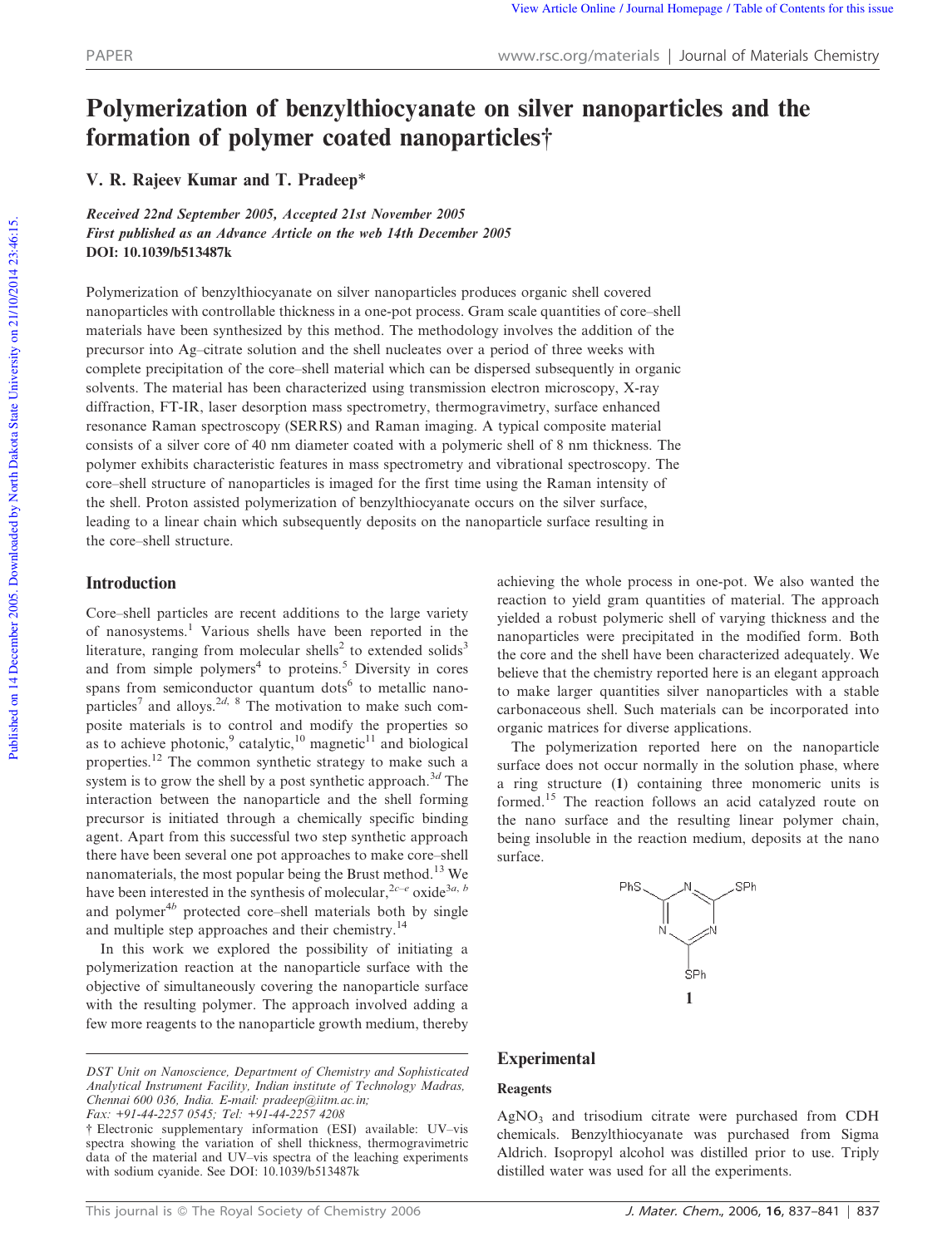#### Synthesis of core–shell nanoparticles

Citrate capped silver nanoparticles (Ag–citrate) were prepared according to a previously reported method.<sup>16</sup> 125 ml of isopropanol was added to 100 ml of as prepared citrate capped silver nanoparticle solution and 1 g of benzylthiocyanate was added in to it. The resulting solution was stirred at room temperature for three weeks. The solution went through a series of gradual color changes and became dark brown (starting from the golden yellow of the parent Ag–citrate). At the end of the reaction the nanoparticles precipitated. The material was washed thrice with isopropyl alcohol. The air dried material was redispersible in most of the organic solvents such as ethanol and hexane. We refer to this material as silver capped with polybenzylthiocyanate (Ag–PBT). Gram quantities of the material have been synthesized. It was stable in the laboratory atmosphere for several months without any measurable change. The material was stored in glass bottles without additional care. The shell was found to be chemically inert and highly protective as silver was not leached out by cyanide. The silver core remained stable for a day in 2 mM NaCN (Ag–citrate disappears almost instantaneously under this condition).

### Characterization

UV–visible spectra were recorded using a Perkin Elmer Lambda 25 spectrometer with a 1 cm quartz cell. Images of the nanoparticles were taken using a JEOL 2010 transmission electron microscope operating at 200 keV. Specimens for the measurements were prepared by spreading a small drop of dilute solution of the material on a 200 mesh size carbon coated copper grid. The solvent was allowed to evaporate at room temperature. The X-ray diffraction patterns were recorded with a scan rate of  $4^{\circ}$  min<sup>-1</sup> in the 2 $\theta$  range of 20° to 90 $^{\circ}$  using a Shimadzu XD-D1 Diffractometer with Cu K $\alpha$ radiation ( $\lambda = 1.54$  Å). FT-IR measurements were done with a Perkin Elmer Spectrum one spectrometer. The specimen was prepared as a KBr pellet of the dry material. Raman images were measured using a Renishaw Raman System Model 2000 Spectrometer. The samples for Raman imaging measurements were drop-cast on mica sheets. The mass spectrometric studies were conducted using a Voyager DE-PRO Biospectrometry Workstation (Applied Biosystems) MALDI-TOF MS instrument. For LDI-MS measurements, the sample briefly sonicated in isopropyl alcohol, was spotted on a 100 well plate and allowed to dry at room temperature.

### Results and discussion

As prepared Ag–citrate manifests time dependent changes in optical spectroscopy during the course of the reaction. After three weeks of reaction, the solution manifests a red shifted plasmon at 516 nm (Fig. 1). Note that the silver plasmon excitation shifts from 420 nm to increasing values by increasing the thickness of the monolayer shell.<sup>2*b*</sup> This is generally achieved by varying the chain length of the thiol. A similar feature is seen in the case of  $ZrO<sub>2</sub>$  shell protected Ag nanoparticles as well; the peak red-shifts with increasing  $ZrO<sub>2</sub>$ thickness<sup>3*b*</sup> Time dependent variation of the peak maximum is



Fig. 1 UV–vis absorption spectrum of Ag–citrate in water (A) and Ag–PBT in isopropyl alcohol (B). The inset shows the position of the surface plasmon band as a function of the reaction time.

depicted in the inset of Fig. 1. The initial red shift is slow and the peak is nearly constant at around 430 nm for over 200 h and a large shift is observed subsequently. It appears that the initial polymerization is slow and the shell thickness is built up rapidly towards the end of the reaction. The extent of shift in the second stage of the reaction depends on the concentration of the benzylthiocyanate used. As will be explained later, the polymerization of benzylthiocyanate is sensitive to the pH of the medium. The protons required to initiate the reaction are produced only slowly, explaining the two step kinetics seen in the optical spectrum. By starting with a larger concentration of benzylthiocyanate one can get a thicker polymer shell (keeping the reaction time constant) as shown by an increased shift in the absorption spectrum (see the electronic supplementary information (ESI)<sup>†</sup> Fig. S1).

The sample as prepared above consists of particles with a metallic core of 40 nm diameter surrounded by a polymeric shell of 8 nm thickness (Fig. 2). The shell and the core are clearly visible in TEM. Although the particle size is large, the shell appears to be uniform in size and covers the nanoparticle surface completely. The core is polycrystalline in nature as is evident from the Moiré fringes (Fig. 2C) in the core region. The shell is amorphous but is stable under electron beam irradiation.

The diffraction pattern of the material showed peaks corresponding to the different crystallographic planes of metallic silver (Fig. 3). It can be seen that the peaks match with the cubic silver positions. The various  $2\theta$  values and the corresponding reflections are as follows:  $38.41^{\circ}$  (111),  $44.39^{\circ}$  (200), 64.80 $^{\circ}$  (220), 77.76 $^{\circ}$  (311) and 81.79 $^{\circ}$  (222). In accordance with



Fig. 2 TEM images of Ag–PBT showing clearly the core and the shell. The shell thickness was found to be 8 nm (Fig. 2B). Fig. 2C shows the Moiré fringes in the core region of the particle as a result of the exposure of various crystallographic planes to the electron beam.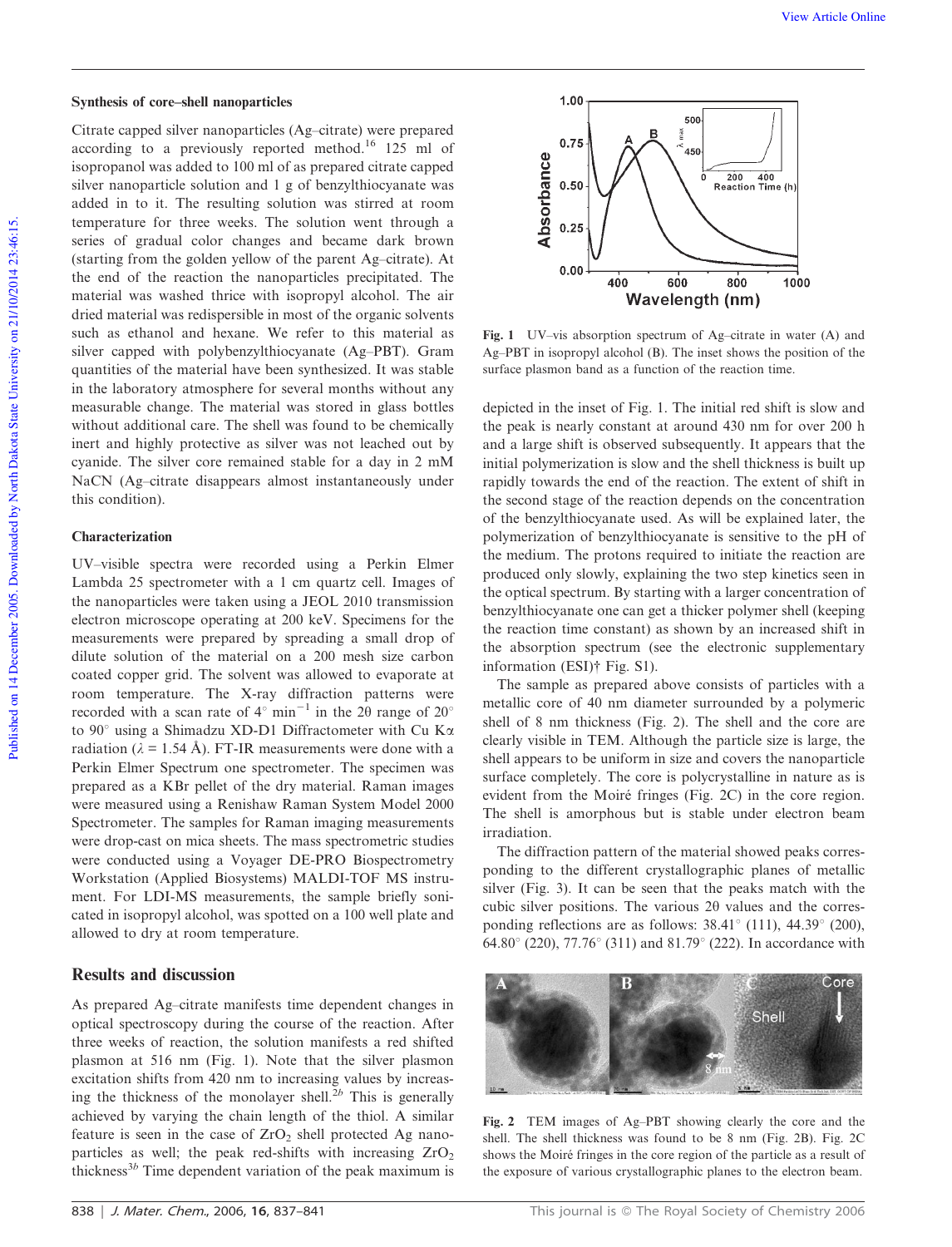

Fig. 3 X-ray diffractogram of Ag–PBT.

the TEM, the X-ray diffraction pattern suggests an average particle size of 40 nm, calculated using the Debye–Scherrer formula.

The most characteristic signatures of the polymer shell are seen in the infrared spectrum (Fig. 4). The features are distinctly different from the parent monomer which are assigned completely using data in the literature.<sup>17</sup> Although some of the features of the two are similar, the peak at 1583  $\text{cm}^{-1}$  in the core–shell material confirms the presence of the polymeric shell.<sup>18</sup> This is quite different from the previous report where thiocyanate changes to thiolate during adsorption to the metal surface.<sup>19</sup> The material showed a peak at  $2147 \text{cm}^{-1}$  corresponding to cyanide. This is possible since a few benzylthiocyanate molecules may get trapped inside the polymeric shell as the shell, once formed, is impermeable to ions and molecules. The peaks  $1425$  and  $1492$  cm<sup>-1</sup> corresponding to the  $-C=C$ – stretching vibrations of the benzene ring appear both in benzylthiocyanate and in the product which confirms the presence of the benzene ring in the side chain of the polymer.

The surface enhanced resonance Raman (SERRS) spectrum (Fig. 5) of the material showed peaks corresponding to the benzene ring in the polymer. The measurement was made with 532 nm excitation which couples with the plasmon of the core, as it was shifted by the presence of the shell. It appears that the peak corresponding to the polymeric back bone  $(-C=N-)$ has merged with the  $1600 \text{ cm}^{-1}$  peak of benzene ring.<sup>20</sup> The material showed the C<sub>6</sub>H<sub>5</sub>-C vibration at 1210 cm<sup>-1</sup>. The intese band at 1450  $\text{cm}^{-1}$  is attributed to the methylene



Fig. 5 SERRS spectrum of the polymer on the silver nanoparticle using 532 nm excitation. Inset shows the Raman image of Ag–PBT aggregates using the intensity of the  $1600 \text{ cm}^{-1}$  band.

scissoring mode. In order to study the course of the reaction we measured the Raman spectrum of the reaction product during the course of the reaction. This involved precipitating the core–shell material at various reaction times. As the polymerization reaction proceeds, the intensity of the peak due to the cyano group at 2145  $\text{cm}^{-1}$  of benzylthiocyanate decreases. Thus initially the thiocyanate molecules stick to the metal surface and the adsorbed molecules gradually start reacting which is manifested by the gradual disappearance of the peak at 2145 cm<sup>-1</sup>. This shows that metal surface plays a key role in the polymerization reaction.

The characteristic  $1600 \text{ cm}^{-1}$  line in the SERRS spectrum can be used for Raman mapping of the material and the Raman image obtained by summing up intensity at  $1600 \text{ cm}^{-1}$ is shown in the inset of Fig. 5. The image shows aggregates of particles with an expected intensity distribution. In an aggregate, the most intense signal will be from the centre as seen here. It is unlikely that isolated particles are imaged here, as the particle size is smaller than the spatial resolution of confocal Raman imaging. It may be noted that Raman imaging is used here for the first time to look at core–shell materials.

The nature of the polymeric shell is evident from the laser desorption mass spectrum depicted in Fig. 6. A peak separation of  $m/z$  246 indicates the  $(C_6H_5-CH_2-S-)_2$  unit and the separation of  $m/z$  135 indicates the  $C_6H_5$ –CH<sub>2</sub>–S–C– unit. The



Fig. 4 FT-IR spectra of benzylthiocyanate (curve A) and Ag–PBT (curve B).



Fig. 6 LDI mass spectrum of Ag–PBT. The two distinct series observed are indicated.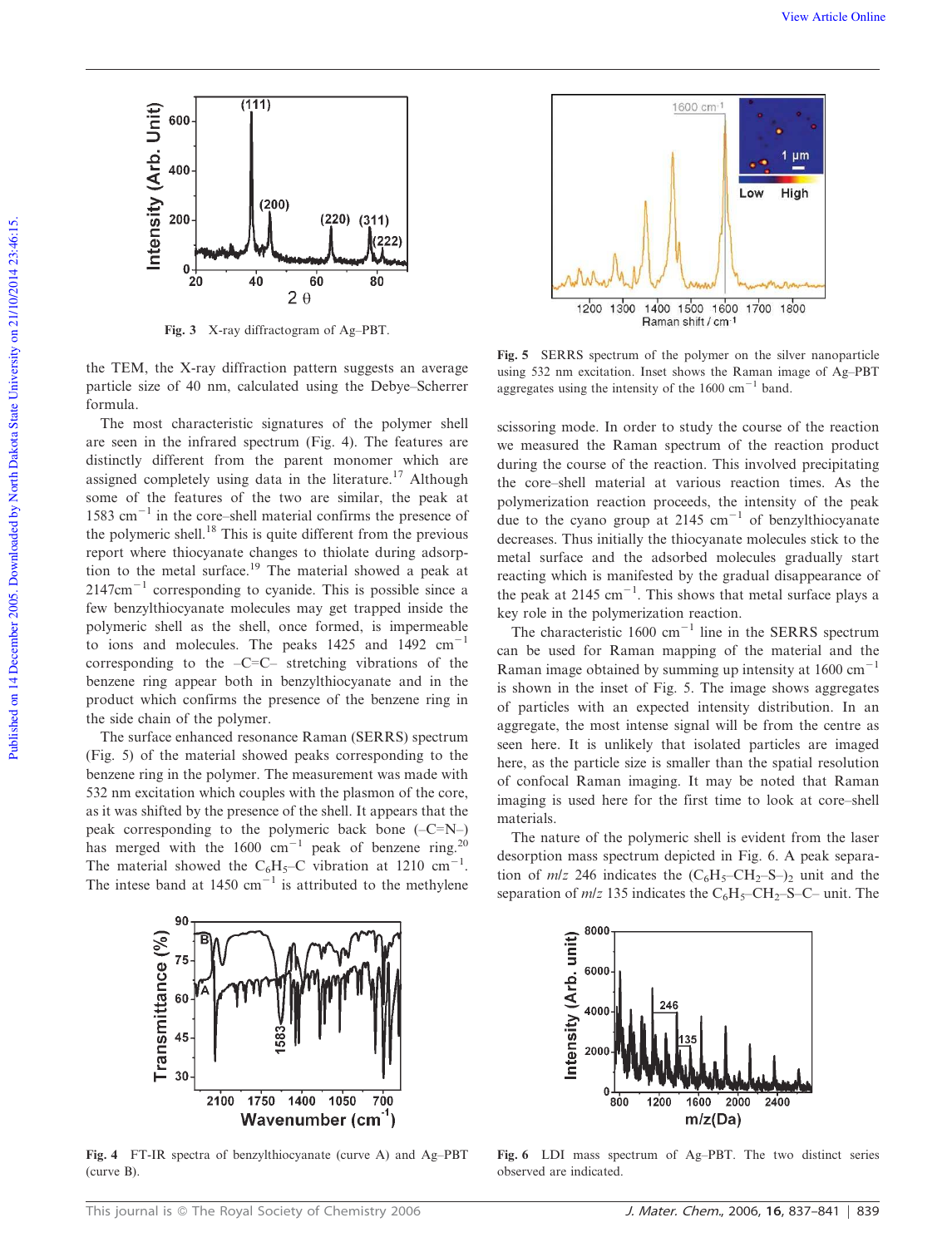origin of these two fragments can be expected from the  $-(-(C_6H_5-CH_2-S)C=N-)_n$ – backbone of the polymer. No distinct peak for the molecular ion was evident. This is expected as desorption from the metal surface is unlikely to eject the molecule as a whole. The mass spectrum therefore is a representation of the ion chemistry of the desorbed polymer fragments. The  $C_6H_5-CH_2-S-$  fragment has a tendency to dimerize, and mass spectra of thiolate protected clusters in general, give the disulfide ion as the base peak. No additional features were manifested in the matrix assisted laser desorption (MALDI) mass spectrum.

The polymeric shell is thermally stable up to 200  $\degree$ C. A two step thermal loss was observed in thermogravimetry (see ESI $\dagger$ Fig. S2). The first sharp feature occurs at 200 °C resulting in a mass loss of 17% followed by a continuous loss spread up to 1000  $\degree$ C. This latter step amounts to an additional loss of 13%. The shell is resistant to ions as shown by cyanide ion reaction (see ESI†Fig. S3). At low concentration of  $CN^{-}$ , up to 2 mM, no metal core leaching is observed. Note that at this concentration, Ag–citrate is destroyed immediately. However, here the shell is stable even for a period of 24 h. However, at larger ionic concentration of 10 mM the core is completely destroyed within several minutes.

From the foregoing it is evident that benzylthiocyanate undergoes polymerization at the nanoparticle surface leading to polybenzylthiocyanate  $-(- (C_6H_5-CH_2-S)C=N_-)_{n}$ . There is no evidence for the ring structure<sup>15</sup> seen in solution phase in LDI MS. The features in IR, in conjunction with a MS data suggest a straight chain polymer, although not many reports exist on the formation of such a material.<sup>18</sup> A distinct ring structure should have shown up in the MS and vibrational spectroscopies. On the basis of the experimental data we suggest the following mechanism for the formation of the polymer involving the following steps (Scheme 1).

(I) Chain initiation



(II) Chain propagation



(III) Chain termination



Scheme 1 Probable mechanism for the formation of the polymer. M. Giersig and P. Mulvaney, *Chem. Commun.*, 1996, 731.

Although every step of the polymerization process is not evaluated, it may be noted that a mixture of Ag–citrate and propanol can release protons by the formation of acetone.<sup>21</sup> Therefore, the initiation of polymerization is expected in our reaction mixture. In agreement with this we see that the pH of the solution shows a distinct variation during the course of the reaction, decreasing from 6.8 to 3 (at the end of the reaction). The proton attacks the nitrogen preferentially because the delocalization of d electrons of sulfur makes it less nucleophilic compared to nitrogen. This is in accordance with the previous report where during acid hydrolysis proton goes to the nitrogen of thiocyanate.<sup>22</sup> It may be noted that the termination of the reaction could occur by other processes as well, involving other species present in the reaction mixture. The IR, Raman and LDI-MS data can be explained using such a polymeric structure.

### Conclusion

In conclusion, we show that a variable thickness carbonaceous core–shell nanomaterial can be prepared directly starting from the polymer forming precursor. The nature of the polymeric shell has been thoroughly characterized by various analytical techniques. Variation of shell thickness is possible by controlling experimental parameters, this leads to controllable optical properties. Surface enhancement of the resonance Raman signal can be used for chemical mapping of the material. The polymerization reaction happens through a surface mediated path. A linear chain is obtained which covers the metal surface completely. The core is well protected and cyanide does not leach out of the core at reduced concentrations. The material has been synthesized in gram quantities.

#### Acknowledgements

The authors thank the Department of Science and Technology for supporting our research program on nanomaterials. VRRK is supported by a research project awarded by DRDO.

#### References

- 1 (*a*) A. Ulman, *Chem. Rev.*, 1996, 96, 1533; (*b*) N. Sandhyarani and T. Pradeep, *Int. Rev. Phys. Chem.*, 2003, 22, 221; (*c*) D. J. Schiffrin, *MRS Bull.*, 2001, 1015; (*d*) J. J. Schneider, *Adv. Mater.*, 2001, 13, 529; (*e*) F. Caruso, *Adv. Mater.*, 2001, 13, 11; (*f*) W. Schartl, *Adv. Mater.*, 2000, 12, 1899.
- 2 (*a*) R. H. Terril, T. A. Postlethwaite, C.-H. Chen, C.-D. Poon, A. Terzis, A. Chen, J. E. Hutchison, M. R. Clark, G. Wignall, J. D. Londono, R. Superfine, M. Falvo, C. S. Johnson, Jr., E. T. Samulski and R. W. Murray, *J. Am. Chem. Soc.*, 1995, 117, 12537; (*b*) R. S. Ingram, M. J. Hosteller and R. W. Murray, *J. Am. Chem. Soc.*, 1997, 119, 9175; (*c*) N. Sandhyarani, M. R. Resmi, R. Unnikrishnan, K. Vidyasagar, S. Ma, M. P. Antony, G. P. Selvam, V. Visalakshi, N. Chandrakumar, K. Pandian, Y.-T. Tao and T. Pradeep, *Chem. Mater.*, 2000, 12, 104; (*d*) N. Sandhyarani and T. Pradeep, *Chem. Mater.*, 2000, 12, 1755; (*e*) R. T. Tom, V. Suryanarayayan, P. G. Reddy, S. Baskaran and T. Pradeep, *Langmuir*, 2004, 20, 1909.
- 3 (*a*) R. T. Tom, A. S. Nair, S. Navinder, M. Aslam, C. L. Nagendra, R. Philip, K. Vijayamohanan and T. Pradeep, *Langmuir*, 2003, 19, 3439; (*b*) V. Eswaranand and T. Pradeep, *J. Mater. Chem.*, 2002, 12, 2421; (*c*) P. Mulvaney, L. M. Liz-Marzan, M. Giersig and T. Ung, *J. Mater. Chem.*, 2000, 10, 1259; (*d*) L. M. Liz-marzan,